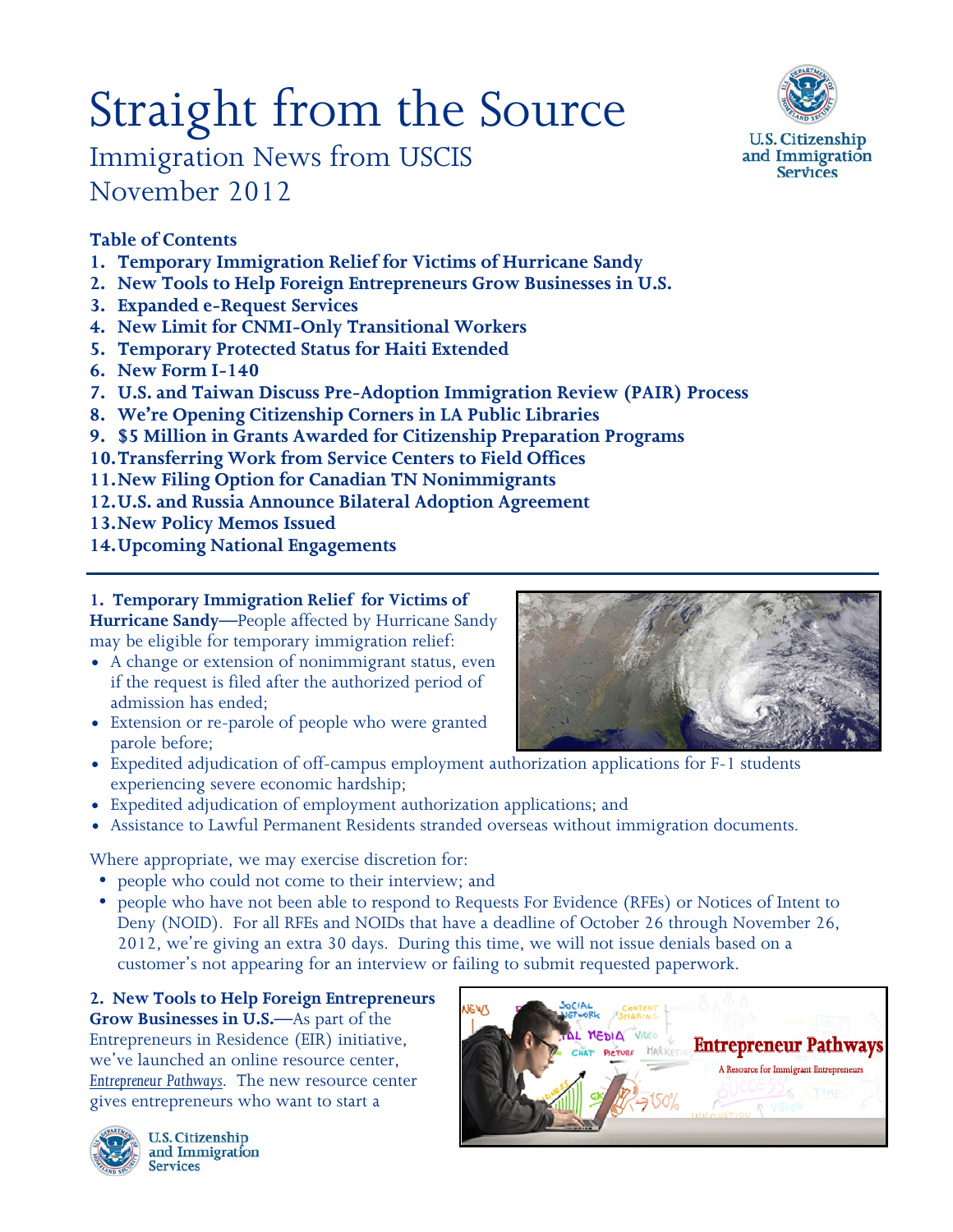#### **Straight from the Source, November 2012**

business in the United States an intuitive way to navigate the immigration process. Launched earlier this year, the [EIR initiative](http://www.uscis.gov/portal/site/uscis/menuitem.eb1d4c2a3e5b9ac89243c6a7543f6d1a/?vgnextoid=d44eee876cb85310VgnVCM100000082ca60aRCRD&vgnextchannel=d44eee876cb85310VgnVCM100000082ca60aRCRD) draws on industry expertise to strengthen USCIS policies and practices critical to American economic growth. For details, click [here.](http://www.uscis.gov/portal/site/uscis/menuitem.5af9bb95919f35e66f614176543f6d1a/?vgnextoid=946948749674b310VgnVCM100000082ca60aRCRD&vgnextchannel=68439c7755cb9010VgnVCM10000045f3d6a1RCRD)

**3. Expanded e-Request Services—**We recently expanded the services on our online **[e-request system.](https://egov.uscis.gov/e-request/Intro.do)** Customers may now:

• Create a service request for any form type to inquire about a case that is outside of normal processing times OR tell us about an administrative error we may have made;





- can ask about a fingerprint appointment notice or other notice they expected to receive;
- The service is now accessible by individuals with disabilities (section 508 compliant).
- To submit an e-Request, visit our [e-Request home page](https://egov.uscis.gov/e-request/) and have your receipt number ready.

**4. New Limit for CNMI-Only Transitional Workers—**In FY 2012, the numerical limit for transitional workers in the Commonwealth of the Northern Mariana Islands (CNMI) was 22,416, and employers CNMI filed petitions for more than 12,000 transitional workers (also called CW-1 workers). For FY2013, we've set the limit for transitional workers at 15,000 to meet the CNMI's existing labor market needs and provide for growth, while reducing the numerical limitation as required by law. Petitions requesting a work start date between Oct. 1, 2012, and Sept. 30, 2013 will be counted towards the 15,000 limit. For details, see the full [press release](http://www.uscis.gov/portal/site/uscis/menuitem.5af9bb95919f35e66f614176543f6d1a/?vgnextoid=f30e9a409115b310VgnVCM100000082ca60aRCRD&vgnextchannel=68439c7755cb9010VgnVCM10000045f3d6a1RCRD) and [Federal Register notice.](https://www.federalregister.gov/articles/2012/11/30/2012-29025/cnmi-only-transitional-worker-numerical-limitation-for-fiscal-year-2013)



**5. Temporary Protected Status for Haiti Extended**—We have [extended](http://www.gpo.gov/fdsys/pkg/FR-2012-10-01/pdf/2012-23826.pdf) Temporary Protected Status (TPS) for Haiti until July 22, 2014. Current Haitian TPS beneficiaries who want to extend their TPS status **must reregister** by Nov. 30, 2012. The 18-month extension allows TPS re-registrants to apply for a new work permit. We also [extended](http://www.gpo.gov/fdsys/pkg/FR-2012-10-01/pdf/2012-23825.pdf)

special exceptions for F-1 nonimmigrant Haitian students, which also run through July 22, 2014. More information about TPS for Haiti is available at [www.uscis.gov/tps.](http://www.uscis.gov/tps)

**6. New Form I-140**—We recently published a new Form I-140, Immigrant Petition for Alien Worker. We changed the format to improve intake processing and added Adobe fillable features to make it easier to fill out. We encourage you to [download the form](http://www.uscis.gov/files/form/i-140.pdf) from our website and complete it on a computer to take advantage of the new features. Editions dated Jan. 06, 2010, and later will be accepted until Dec. 30, 2012. After this date, we will only accept the Oct. 1, 2012, edition. For details, click [here.](http://www.uscis.gov/portal/site/uscis/menuitem.5af9bb95919f35e66f614176543f6d1a/?vgnextoid=f74e3fad247ba310VgnVCM100000082ca60aRCRD&vgnextchannel=e7801c2c9be44210VgnVCM100000082ca60aRCRD)

**7. U.S. and Taiwan Discuss Pre-Adoption Immigration Review (PAIR) Process—**In September, a joint Department of State and USCIS team traveled to Taiwan to discuss the possibility of implementing a Pre-Adoption Immigration Review (PAIR) process for adoptions between Taiwan and the United States. The PAIR process would allow USCIS to review a child's eligibility to immigrate to the United States **before** a final adoption or custody order transfers rights to adopting U.S. parents. A PAIR review could prevent situations where U.S. families cannot bring their adopted child to the United States and would minimize long separations while a child's immigration eligibility is being evaluated. For details on the PAIR proposal being considered for Taiwan, click [here.](http://www.uscis.gov/portal/site/uscis/menuitem.5af9bb95919f35e66f614176543f6d1a/?vgnextoid=aad1c3188799a310VgnVCM100000082ca60aRCRD&vgnextchannel=e7801c2c9be44210VgnVCM100000082ca60aRCRD)



**U.S. Citizenship** and Immigration **Services**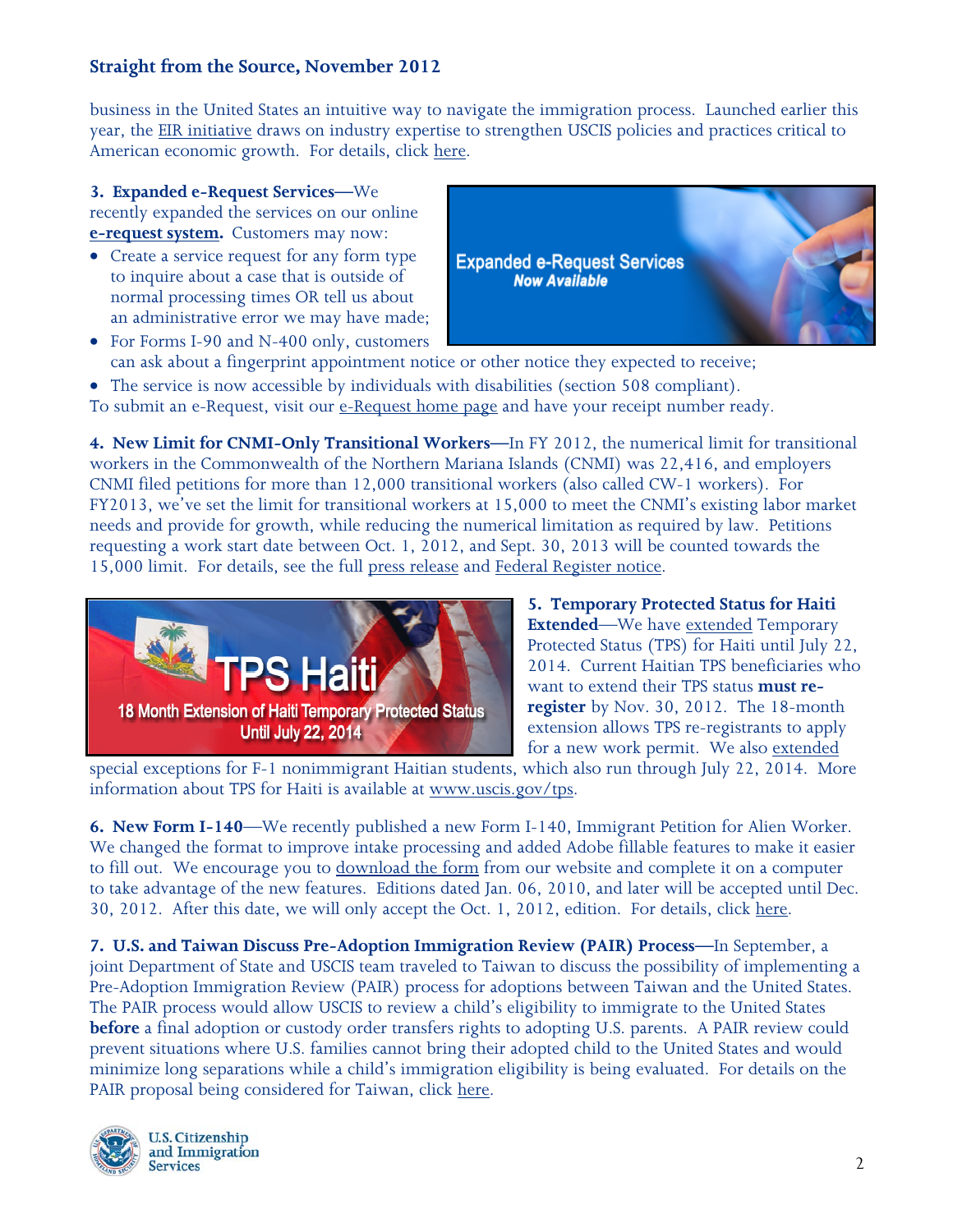# **Straight from the Source, November 2012**

**8. We're Opening [Citizenship Corners](http://www.uscis.gov/portal/site/uscis/menuitem.5af9bb95919f35e66f614176543f6d1a/?vgnextoid=a37271eb810e9310VgnVCM100000082ca60aRCRD&vgnextchannel=68439c7755cb9010VgnVCM10000045f3d6a1RCRD) in LA Public Libraries**—USCIS Director Mayorkas and Los Angeles Mayor Villaraigosa launched a new [initiative](http://www.uscis.gov/portal/site/uscis/menuitem.5af9bb95919f35e66f614176543f6d1a/?vgnextoid=a37271eb810e9310VgnVCM100000082ca60aRCRD&vgnextchannel=68439c7755cb9010VgnVCM10000045f3d6a1RCRD) to provide the Los Angeles Public Library's 73 locations with citizenship resources and training for staff. Some highlights of this new initiative include:

- Training for library personnel on the naturalization process and available USCIS resources;
- Having special citizenship materials and designating space in each library as 'citizenship corners;'
- Offering a list of non-profit groups providing naturalization assistance in the community; and

• Providing access to library community rooms for citizenship and English language classes. To see the [Letter of Agreement between USCIS and the City of Los Angeles, click here.](http://www.uscis.gov/portal/site/uscis/menuitem.5af9bb95919f35e66f614176543f6d1a/?vgnextoid=1c85cf0c2f0a9310VgnVCM100000082ca60aRCRD&vgnextchannel=8a2f6d26d17df110VgnVCM1000004718190aRCRD) If you'd like to create a citizenship corner in your library, please write to  $\frac{\text{dama}.\text{evans}(a)}{\text{dhs.gov}}$ .



**USCIS Announces** FY 2012 Citizenship and **Integration Grant Program Recipients** 

**9. \$5 Million in Grants Awarded for Citizenship Preparation Programs**—

During Constitution Week, we announced the award of almost \$5 million in grants to promote immigrant integration and U.S. citizenship. [Thirty](http://www.uscis.gov/USCIS/News/2012/Fact%20Sheets/Fact-Sheet-FY2012-Grant-Program.pdf)[one organizations](http://www.uscis.gov/USCIS/News/2012/Fact%20Sheets/Fact-Sheet-FY2012-Grant-Program.pdf) from 21 states and the District of Columbia will receive federal funding to support citizenship

preparation services for permanent residents through September 2014. Since the program began in October 2009, our [citizenship grant program](http://www.uscis.gov/grants) has helped more than 38,000 permanent residents prepare for citizenship. The citizenship grant program is part of a multifaceted approach to citizenship preparation which includes the [Citizenship Resource Center,](http://www.uscis.gov/citizenship) available at [www.uscis.gov/citizenship.](http://www.uscis.gov/citizenship)

**10. Transferring Work from Service Centers to Field Offices—**To balance our workload and maximize productivity, we are [transferring some workload](http://www.uscis.gov/portal/site/uscis/menuitem.5af9bb95919f35e66f614176543f6d1a/?vgnextoid=c3c7ca7c5fed9310VgnVCM100000082ca60aRCRD&vgnextchannel=e7801c2c9be44210VgnVCM100000082ca60aRCRD) from our four service centers (Vermont, Nebraska, Texas and California) to Field Offices and the National Benefits Center (NBC). The chart below summarizes these changes, which take effect on November 1, 2012:

| <b>Form Type</b>                                                                                          | <b>Effective Date</b> | <b>Previous</b><br><b>Location</b>           | <b>New Location</b>         |
|-----------------------------------------------------------------------------------------------------------|-----------------------|----------------------------------------------|-----------------------------|
| I-90, Application to Replace                                                                              | Aug. 15,              | Nebraska Service                             | National Benefits Center    |
| Permanent Resident Card                                                                                   | 2012                  | Center (NSC)                                 | (NBC)                       |
| Stand-Alone Immediate Relative (IR)                                                                       | Aug. 15,              | all USCIS service                            | Local Field Office that has |
| I-130, Petition for Alien Relative                                                                        | 2012                  | centers                                      | jurisdiction                |
| Interview-Waivable Family-Based<br>I-485, Application to Register<br>Permanent Residence or Adjust Status | Aug. 1, 2012          | California<br><b>Service Center</b><br>(CSC) | National Benefits Center    |

We are using a "date-forward" approach. Any work we received before November 1 will be handled by the old location. Work we receive on or after November 1 will be completed by the new location. Customers should be aware that they may receive transfer notices, requests for evidence (RFE), notices of decision, and other correspondence from a different USCIS office than where they filed. The filing location for these forms **will not** change. For more information click [here.](http://www.uscis.gov/portal/site/uscis/menuitem.5af9bb95919f35e66f614176543f6d1a/?vgnextoid=c3c7ca7c5fed9310VgnVCM100000082ca60aRCRD&vgnextchannel=e7801c2c9be44210VgnVCM100000082ca60aRCRD)

**11. New Filing Option for Canadian TN Nonimmigrants—**On Oct. 1, 2012, we began accepting [Form I-129, Petition for Nonimmigrant Worker](http://www.uscis.gov/i-129) filed on behalf of Canadian citizens who are outside the United States and seeking classification as a TN nonimmigrant. This [new option](http://www.uscis.gov/portal/site/uscis/menuitem.5af9bb95919f35e66f614176543f6d1a/?vgnextoid=c130f4c88ad0a310VgnVCM100000082ca60aRCRD&vgnextchannel=e7801c2c9be44210VgnVCM100000082ca60aRCRD) complements the old process of filing Form I-129 in connection with a request to extend a TN nonimmigrant's stay or to



**U.S. Citizenship** and Immigration **Services**